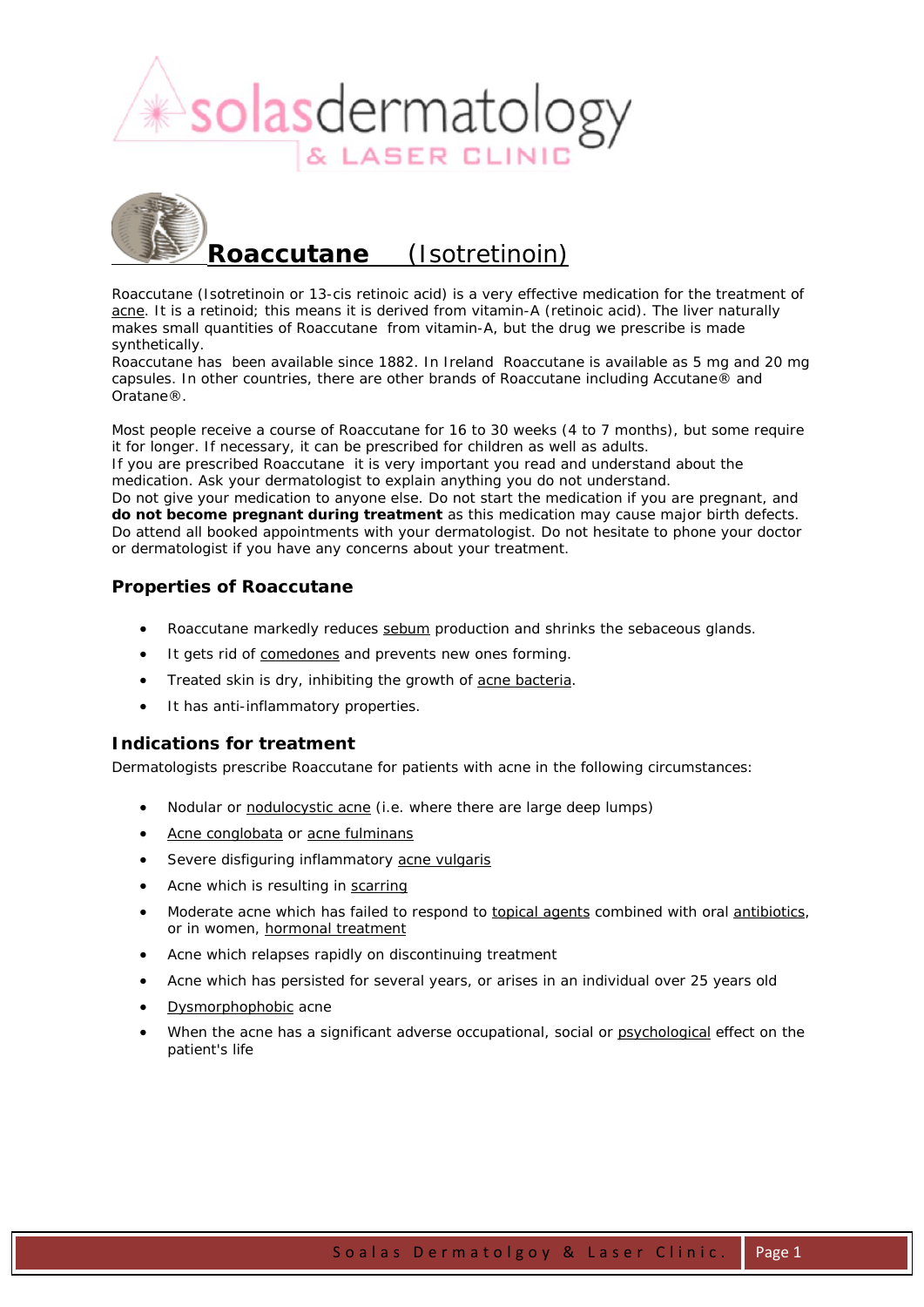

## *Dosage*

The individual dose prescribed by the dermatologist depends on:

- The patient's body weight
- The specific condition being treated
- The severity of skin condition
- The response to treatment
- Other treatment used at the same time
- The severity of side effects

For severe acne, the total dose over a course of treatment is ideally between 120 and 150-mg/kgbody weight. The range of doses used each day for acne is 0.1 to over 1mg/kg body weight. Generally the side effects are easier to cope with if one starts with a reasonably small dose, perhaps 0.5mg/kg/day. The dose can be gradually increased over the next few weeks depending on tolerance and its effect on the skin condition. Sometimes it needs to be reduced or even temporarily stopped. Your dermatologist will advise you.

The medication requires fat to help its absorption into the bloodstream so it is taken after food. This can be as a single daily dose after the main meal of the day, swallowed with water or another non-alcoholic drink.

If you forget your daily dose, do not double up the next day. The occasional missed dose will not make much difference to the outcome of the treatment.

# *Drug interactions*

Roaccutane should not be taken with the following medications:

- Vitamin-A (retinoic acid) side effects could be severe. Beta-carotene (provitamin-A) is permitted.
- Tetracyclines (including doxycycline, minocycline, and tetracycline) these could increase the risk of headaches and blurred vision due to raised intracranial pressure.

#### *Side effects*

Unfortunately Roaccutanein can make acne worse at first. Usually the flare-up lasts only a couple of weeks, but in some people the flare-up can be very severe and occur for several months. If you have a severe flare-up of your skin condition, let your dermatologist know straight away. Additional medication such as oral steroids, antibiotics or acne surgery (cautery of comedones) may be required, and the dose of Roaccutane may need to be adjusted.

All treated patients suffer from some side effects. The range and severity of the side effects depends on the disease being treated, the dose of Roaccutane and personal factors. Contact lens wearers have more problem with dry eyes; those with a history of eczema may find Roaccutane aggravates it; fair skinned people burn more easily; sportsmen may have more problems with muscles and joints aching.

If the side effects are troublesome, they will be easier to cope with on a lower dose of Roaccutane. They clear up completely within a few days to a month after the medication has been discontinued. Discuss your side effects with your dermatologist.

The majority of side effects are mucocutaneous i.e. they affect the skin and mucous membranes:

- Dry and cracked lips (cheilitis) affect all treated patients. Apply a lip balm frequently and liberally. Petroleum jelly can be applied indoors or at night. A lip preparation with a sunscreen is preferred during the day. Topical antibiotic such as mupirocin or fusidic acid may be required.
- Dry skin: especially on exposed skin (face, neck, arms, and hands). Apply an emollient cream frequently and liberally to dry skin, especially after bathing.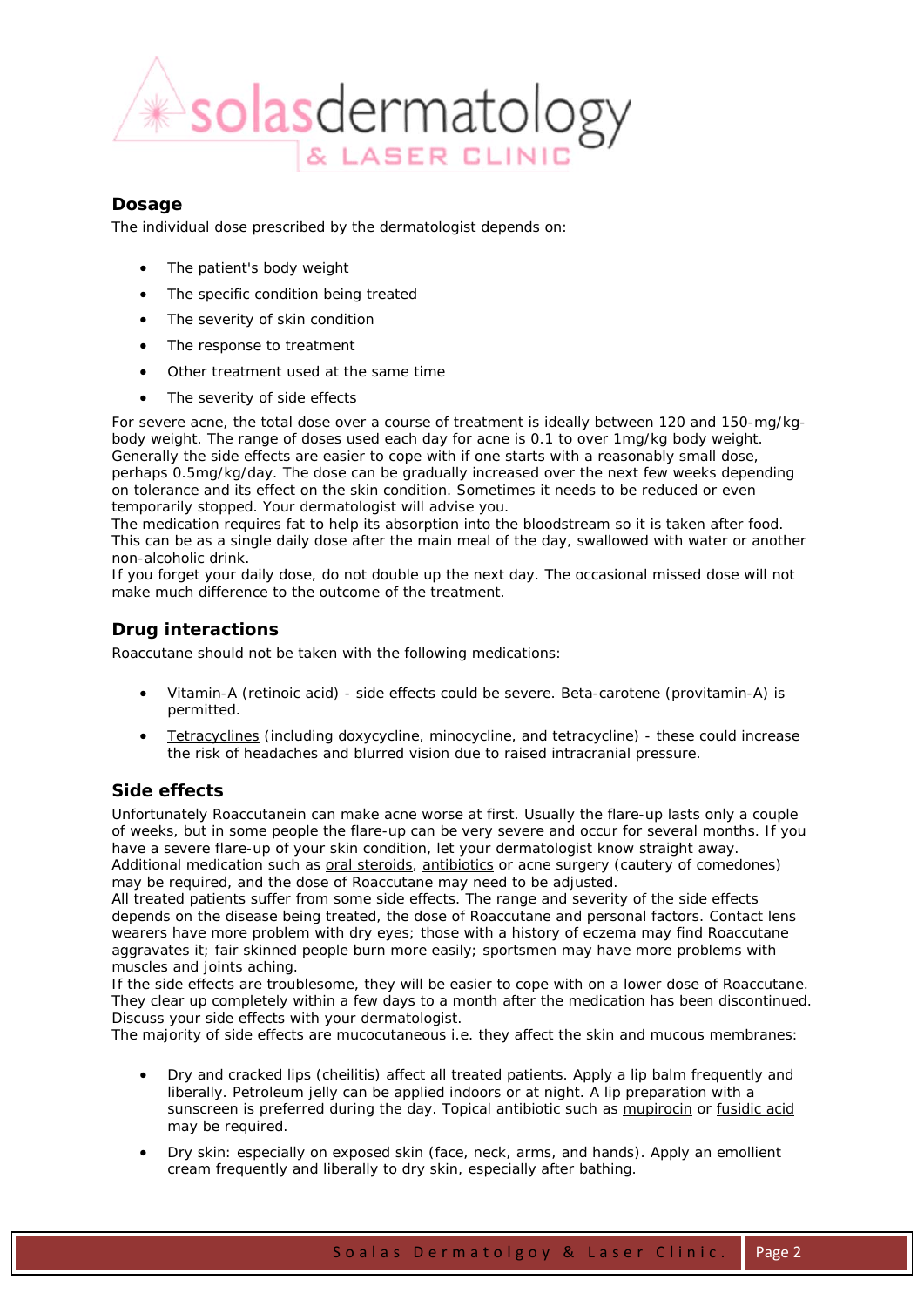

- Dry nostrils: use petroleum jelly. Do not pick the dry scabs. Nosebleeds may occur in those disposed to them. If this occurs put your head forward and pinch the fleshy part of your nose firmly. Do not swallow the blood (this could make you feel sick). The bleeding usually stops within a few minutes. Topical antibiotic may reduce nosebleeds.
- Dry eyes: severely dry eyes are sore and red. There is a risk of conjunctivitis and/or keratitis, an inflammatory condition of the cornea. Rarely, this scars. Stop your Roaccutane and contact your dermatologist if you have sore red eyes that fail to improve with "artificial tears" (eye drops). Sometimes, paradoxically, patients complain of watery eyes. Do not start wearing contact lenses for the first time while you are taking Roaccutane.
- Dry genitals and anal mucosa: bleeding at the time of a bowel motion may occur from a split anus. Sexual intercourse may be uncomfortable: use plenty of suitable lubrication such as K-Y Jelly or Silk.
- Fragile skin: minor injuries such as grazes occur more readily and heal more slowly. Shave rather than wax: the top layer of your skin may strip off as well the hairs!
- Increased sweating: keep cool.
- Facial erythema (redness) &/or flushing: most noticeable in fair skinned people.
- sunburn: a particular problem for fair skinned people. Careful sun protection is most important. All the year round, make sure you apply a cream-based sunscreen before going outdoors. Apply it frequently and liberally if you are skiing in the spring at high altitude, or if outside during the summer months between 11 am and 5 pm. Do not expose your skin to a sun bed or sun lamp.
- Eczema: red itchy patches may appear on the dry skin. A topical steroid may be required for a few days to clear the rash: obtain a prescription from your doctor or dermatologist. Apply emollients liberally and frequently.
- Impetigo: a secondary infection with *Staphylococcus aureus* and/or *Streptococcus pyogenes* bacteria. Impetigo is also known as "school sores"; there are yellowish crusted patches, most often around the lips and nostrils or affecting the acne spots. See your doctor for a course of topical and/or oral antibiotics.
- Pyogenic granuloma: red juicy lumps may rarely appear around acne nodules or elsewhere. See your dermatologist for treatment (topical steroids & cautery).
- Paronychia: an infection of one or more nail folds, usually with *Staphylococcus aureus*. It is especially common in ingrowing toenails or nails that are chewed or picked. Paronychia can be particularly stubborn and resistant to treatment but settles once the Roaccutane has been discontinued.
- Hair loss: some hair may fall out temporarily, and the hair may lose condition. It grows normally once the Roaccutane has been stopped. Normal shampoo and conditioners may be used but won't influence the hair fall. If the scalp is scaly, an anti-dandruff shampoo twice a week may help.
- Nail changes: the nails may become brittle and slow growing. They recover when treatment has been discontinued, but it will take several months for the new healthy nail to grow out.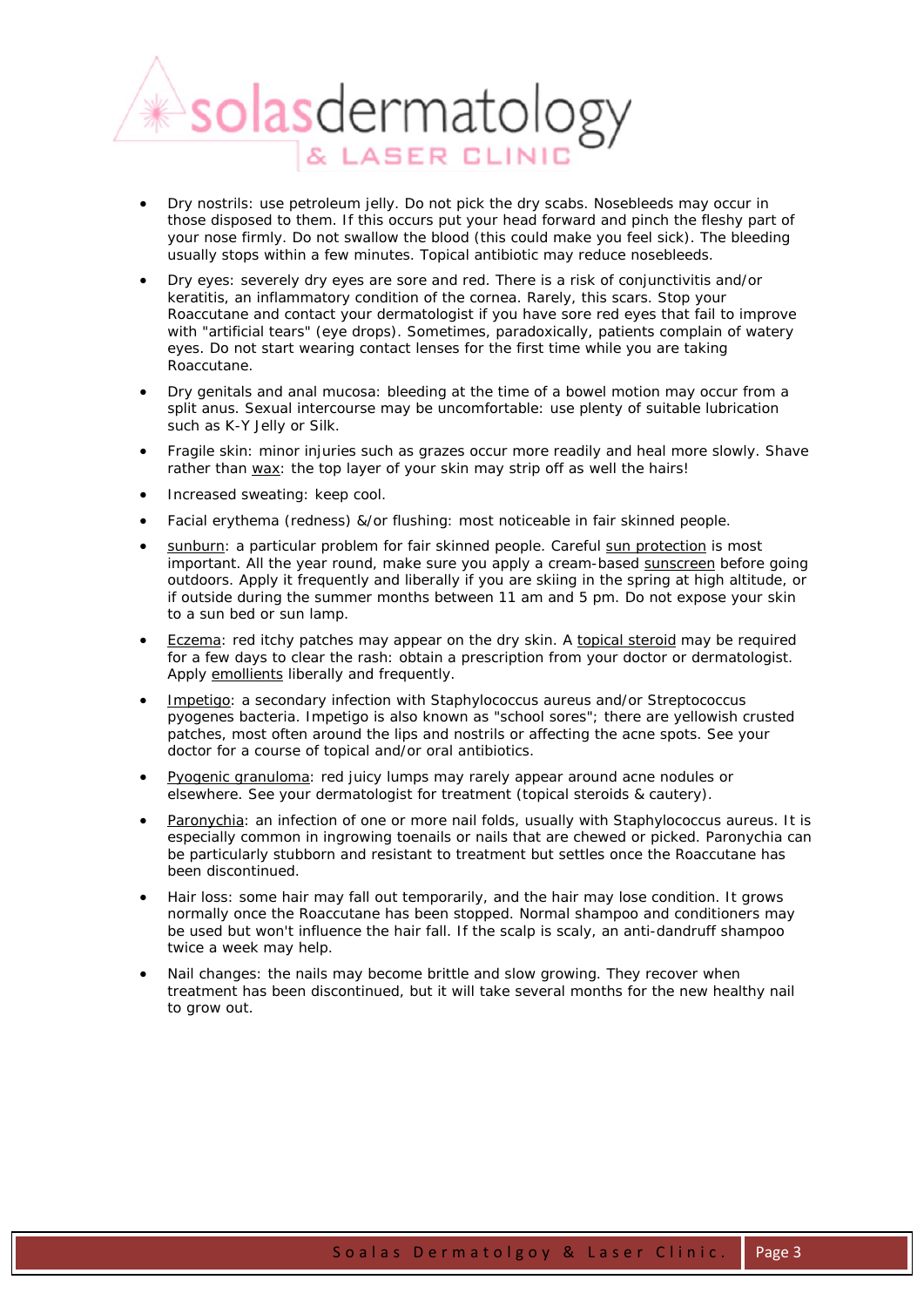

#### **Adverse effects of Roaccutane**



Acne flare early in the course of Roaccutend



Dry lips on

Roaccutenr



Sunburn aggravated

by Roaccutane



Dermatitis due

to Roaccutane



Granulomas provoked by Roaccutene in a patient with acne conglobata



Staphylococcal impetigo complicating a course of Roaccutene



Infected nailfold (paronychia) due to Roaccutene

# *Other side effects:*

- Headache: generally mild and responding to paracetamol. Severe headache associated with blurred vision could indicate raised intracranial pressure, a rare but severe side effect. Contact your dermatologist or general practitioner if this occurs to you.
- Muscle aches (myalgia) especially after exercise. Low backache is not uncommon. Joint aches (arthralgia) especially after exercise can sometimes be debilitating. These symptoms respond to nonsteroidal anti-inflammatory drugs such as ibuprofen.
- Tiredness (lethargy and drowsiness) is common; it responds to a good night's sleep.
- Mood changes and depression may occur (rarely). If this occurs, seek help immediately from your dermatologist or general practitioner. Severe depression is very rare but may require the Roaccutene to be discontinued. Antidepressant medications may be helpful.
- Eye problems: night blindness and slow adaptation to the dark. This arises because Roaccutene replaces retinoic acid on receptors on the rods, the cells in the retina that enable us to see in poor light. Drivers may experience increased glare from car headlights at night. If you have eye problems, do not drive or pilot a plane after dark. Discuss your visual problems with your dermatologist; a lower dose of Roaccutene may be advised or you may need to consult an ophthalmologist. Cataracts have rarely been reported.
- Hypertriglyceridaemia (high blood fats) can result in pancreatitis, a painful and dangerous condition. Make sure you follow a low-fat diet while you are on Roaccutane and avoid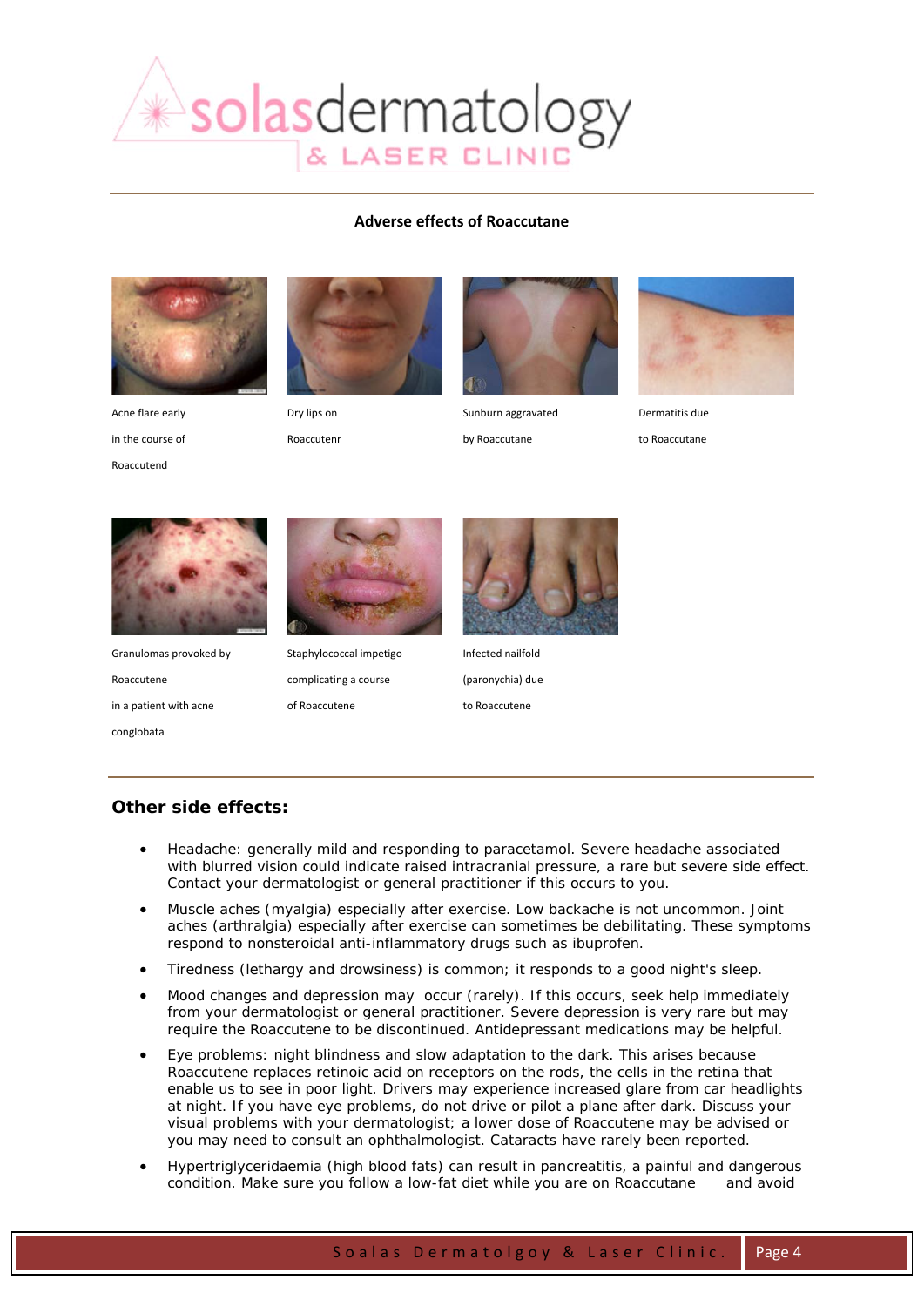

simple carbohydrates (sugar, sweet drinks, lollies etc). Have blood tests as advised by your dermatologist and make sure you have found out whether the results are normal or not. If your blood fats rise significantly on Roaccutane you may have to reduce the dose or discontinue the treatment.

- Diarrhoea or bleeding from the bowel may rarely occur, especially in those with colitis.
- Irregular or heavier menstrual periods may sometimes occur. This is not harmful. If you miss a period, make sure you are not pregnant by having a blood or urine test.
- Allergy to Roaccutene. This is rare but may include liver disease and a febrile illness. Hightone deafness, vasculitis and urticaria have rarely been reported.

#### **Mood Change**

Although Roaccutane has been available since 1982, there is still no clear cut evidence that Roaccutane can cause depression . Changes in mood have been reported in patients taking Vitamin A, etretinate and Roaccutane . Such symptoms have been reported in the treatment of patients with acne, disorders of keratinisation and in patients with cancer given isotretinoin. Vitamin A and its metabolites do cross the blood/brain barrier, can induce benign intracranial hypertension and cause headache, and so there are no theoretical reasons why mood alteration could not occur. However, the data supporting such a link are either anecdotal or based on small inconclusive studies, often with significant design faults. In particular it has not been possible to distinguish accurately between mood change due to the drug and to the acne itself.

The problem is not a new one. Beginning in 1983, there have been a number of case reports, some well publicised, as well as small case studies. These suggest that mood change, and particularly depression, can occur during or soon after the use of Roaccutane. Hard evidence is not available, but the small number of studies in which patients with apparent mood change were rechallenged with Roaccutane and had a relapse of mood alteration is the most compelling. Seven of 700 Roaccutanetreated patients were described to have psychiatric symptoms in a case series by Scheinman et al. The most common symptoms reported have been fatigue, irritability, poor concentration, sadness, crying spells, loss of motivation and forgetfulness. The time course of onset of mood alteration is variable, but is often later in treatment, and in some cases, depressive symptoms have only occurred in second or even third courses of therapy. Resolution of symptoms is usually rapid - within days to weeks of discontinuing the drug -, although there are instances of prolonged illness requiring antidepressive therapy. Not all patients have stopped therapy on developing depressive symptoms: some have elected to continue with Roaccutane and have improved psychologically without additional antidepressive therapy, and others have received psychological support and/or antidepressant medication. The frequency of suicidal behaviour appears to be very small - 37 suicides in 5 million individuals exposed in the USA between 1982 and 2000. This figure may be an under-estimate because of under-reporting since the numbers increased after the FDA warning in 1998, but if true it is lower than the estimated suicide rate for individuals of comparable age and sex distribution. It is important to be aware that suicidal behaviour can occur with psychotic conditions other than depression.

On a similar more positive note, there is a larger study of 7195 patients treated with Roaccutane compared with 13,700 treated with antibiotics drawn from Canadian and UK database examining the risk of depression and suicide in these patients with acne. The UK data are unreliable because they relied upon the recording of Roaccutane therapy by GPs who are not responsible for prescribing it, and there was selection bias in the ascertainment of mental disorders. This study concluded that **neither depression nor suicide were more common in patients treated with Roaccutane**, but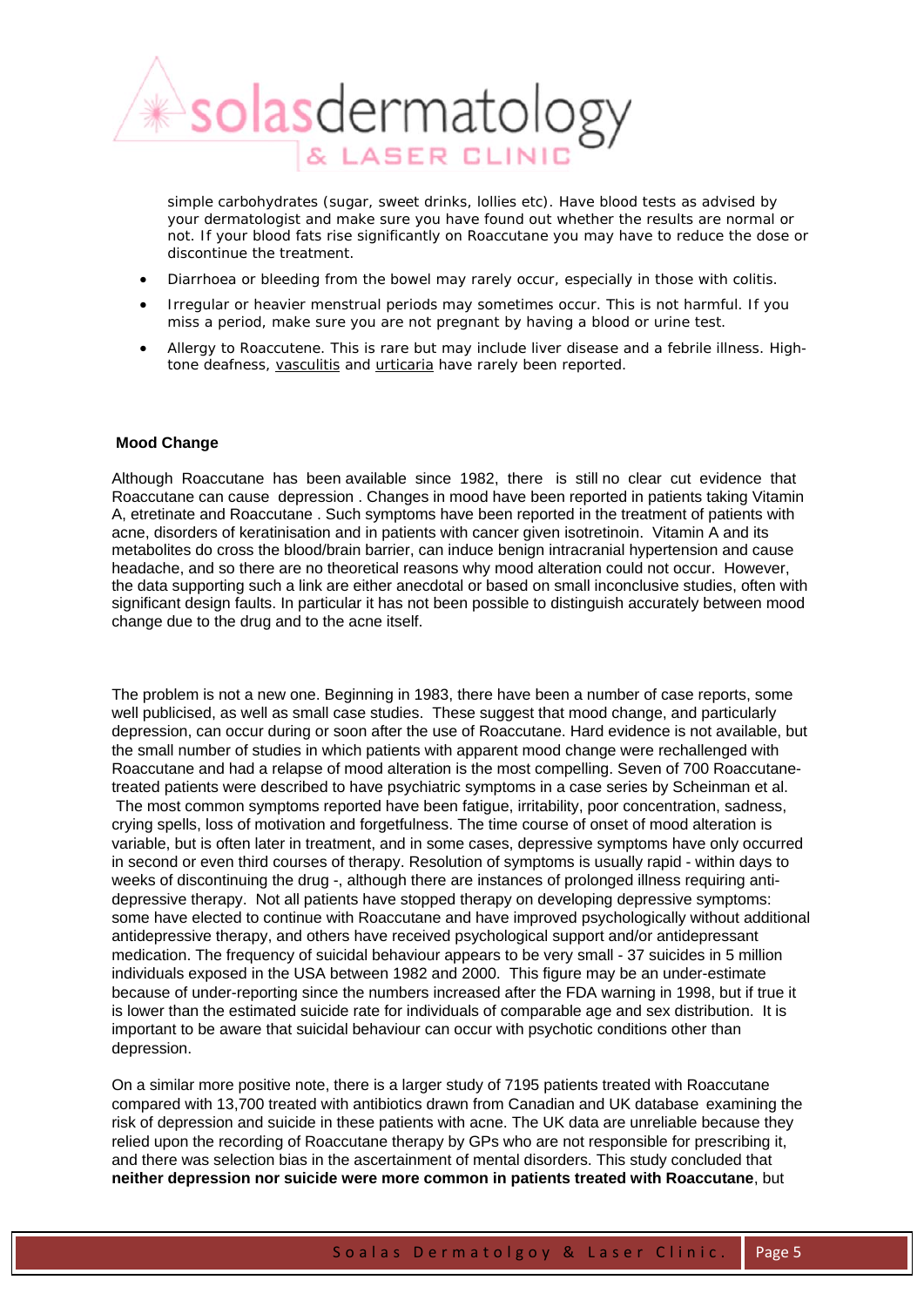

was not sufficiently large to confirm this reliably for suicide, nor for depression if the UK data is excluded. It was not designed to answer the question of whether having acne itself could cause mood disorders or depression , although some studies have indicated this may happen .

From the available data, it is unclear whether those patients with a pre-treatment history of depression may be more at risk. The frequency of pre-treatment anxiety and associated psychological traits both in the individual affected and their family is strikingly high (60 -70%) in those cases reported to the American FDA. There are also reports of apparently spontaneous and idiosyncratic mood alteration in individuals without a preceding history of psychiatric disease. Conversely, there are data indicating an improvement in psychiatric well being in patients with acne as their skin disease has improved after receiving isotretinoin

In summary, there are **unproven suggestions** that Roaccutane can produce mood change: this has been reported in patients with or without preceding psychiatric illness, and thus far there are no predictive tests that allow the level of risk (if any) to be quantified. In the absence of a definitive study large enough to detect what all agree is at worst a very uncommon effect (requiring around 8000 subjects), for now, we suggest that:

i). A direct enquiry about previous psychiatric health should be made of all patients who are being considered for Roaccutane and the facts recorded fully in the notes.

ii). All patients, and their parents in the case of minors and adolescents, should be made aware of the potential for mood change in a realistic, non-judgemental way, and should be advised to ask their family and friends to comment if such change should occur.

iii). Direct enquiry about psychological symptoms should be made at each clinic visit. Suggested screening questions might be:

#### **For most of the last 2 weeks…**

a) Have you been feeling unusually sad or fed up?

b) Have you lost interest in things that used to interest you, or gave you pleasure?

iv). If symptoms of depression or mood change do occur, then ideally, Roaccutane treatment should be discontinued. However, some patients, after discussion, may wish to continue with the drug because of the benefit to their skin. In this case, specialist psychiatric support should be obtained. v). If serious psychiatric disease is suspected, there should be an immediate referral to the psychiatric services.

#### *Monitoring*

Most patients are advised to have blood tests before and on one or more occasions during Roaccutene treatment. Patients with certain serious health problems may be advised against taking Roaccutene, or may be treated with a lower dose than usual. Such health problems include severe liver or kidney disease, high blood fats, diabetes and depression. The tests may include:

- Pregnancy test (beta-HCG) for women and girls of child-bearing potential (you will probably be asked to have this performed even if you tell your dermatologist you are not sexually active, still a teenager, or your partner has been sterilised). Please do not be offended.
- Blood fats (cholesterol and triglyceride levels). These are most reliable if measured on a fasting sample, i.e. no food for some hours (perhaps first thing in the morning, eating your breakfast after the test has been completed).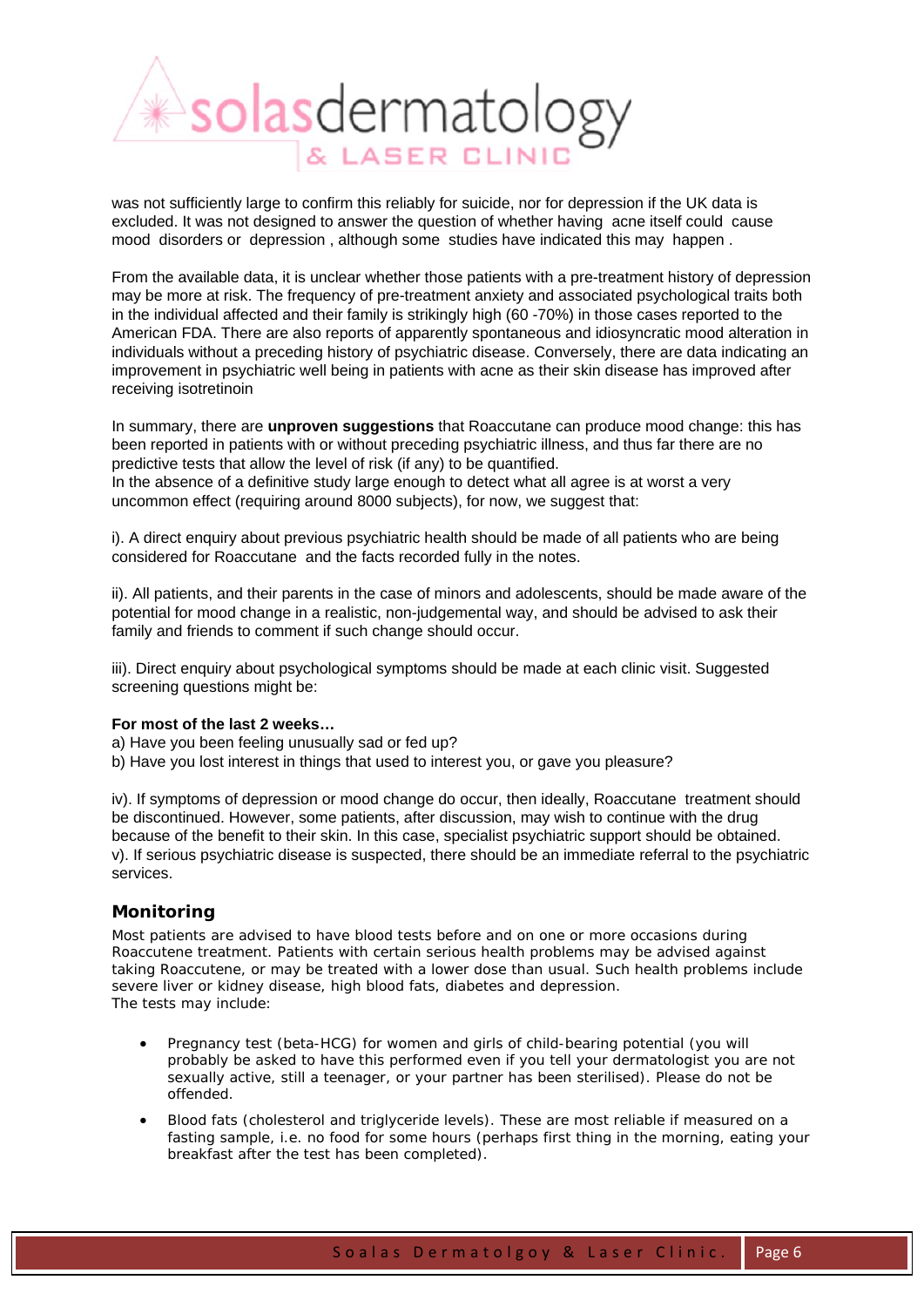

- Liver function tests. Occasionally, Roaccutene may disturb liver function; this requires monitoring but if the reaction is mild the drug can usually be continued. Rarely, it causes a symptomatic hepatitis: the drug must then be discontinued. Drink minimal alcohol while taking Roaccutene, as alcohol also affects the liver.
- Blood count: this is to check for anaemia and to monitor white cell count and platelets (clotting cells).

### *Contraception and pregnancy*

Roaccutene **must not** be taken in pregnancy because of a very high risk of serious growth abnormalities in the baby.

It should **not** be taken during breast-feeding as it enters the breast milk and might affect the baby.

You must tell your dermatologist if you think you may be pregnant before you start on Roaccutene. If you intend getting pregnant within the next six months or so, you should not take Roaccutene.

All females who could biologically have a child should take the following precautions during treatment with Raccutenen and for four weeks after the medication has been discontinued:

- Abstinence. The most reliable method of avoiding pregnancy is not to have sex. No method of contraception is completely reliable. "Natural" family planning is particularly risky.
- If sexually active**, two reliable methods of contraception** should be used. Discuss contraception with your doctor (general practitioner, family planning specialist, gynaecologist or dermatologist). The combined oral contraceptive, IUD (intrauterine device) combined with condoms or "the injection" (medroxyprogesterone or Depo-Provera) may be suitable. Roaccutene may reduce the efficacy of these medicines in some women, and they are not 100% reliable. Subcutaneous hormone implants or Mirena® may also be considered.
- A prescription for emergency contraception (a high dose of progesterone, trade name Levonelle) can be obtained from a medical practitioner (GP or family planning clinic) or accredited pharmacy. It prevents 85% of pregnancies if taken within 72 hours of unprotected sexual intercourse.
- If your contraception fails, termination of pregnancy (an abortion) may be advised if pregnancy arises during treatment with Roaccutene or within a month of discontinuing it. Do not put yourself in this situation!
- Roaccutane has a very high chance of resulting in a spontaneous miscarriage or a severe birth deformity if a fetus is exposed to it during the first half of pregnancy. The deformities affect the growth of tissues developing at the time of exposure to the drug:
- Cranium (skull and brain)
- Cardiac (heart)
- Eye, ear
- **Limbs**

Males and females: Do not give blood while you are on Roaccutane or for a further four weeks after you have discontinued it, in case your blood is used for a pregnant woman. Males. Roaccutene has no effect on sperm or male fertility and has not been shown to cause birth defects in children fathered by men taking it. No specific contraceptive precautions are necessary for men.

Children. Children can take Roaccutane if necessary to control severe skin disease.